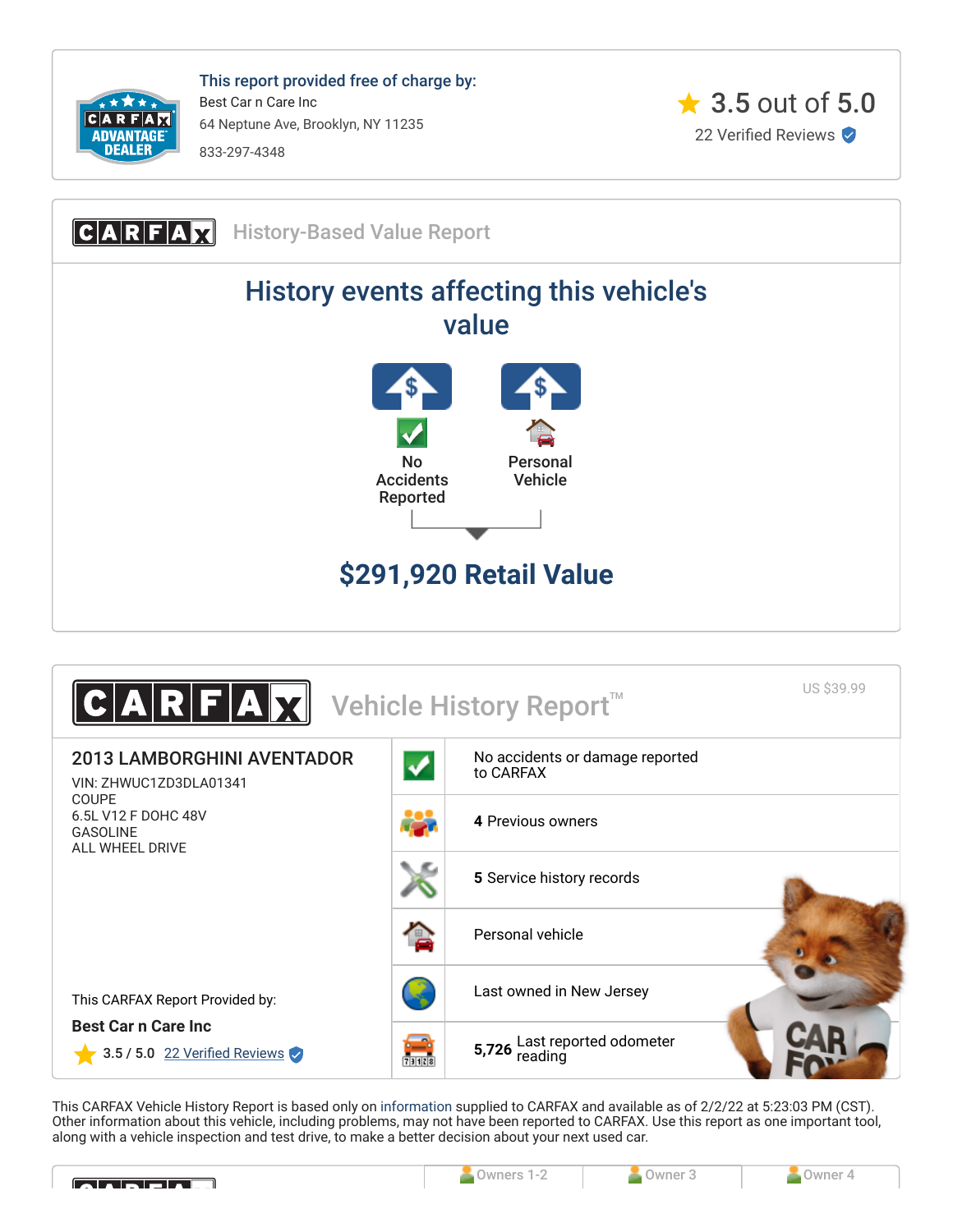| <b>CEALGEARY</b> Ownership History      |                        |                  |                  |
|-----------------------------------------|------------------------|------------------|------------------|
| The number of owners is estimated       |                        |                  |                  |
| Year purchased                          | 2012                   | 2016             | 2018             |
| Type of owner                           | Personal               | Personal         | Personal         |
| Estimated length of ownership           | 3 yrs. 3 mo.           | 1 yr. 8 mo.      | 3 yrs. 7 mo.     |
| Owned in the following states/provinces | California, California | California, Ohio | Ohio, New Jersey |
| Estimated miles driven per year         |                        | 250/yr           |                  |
| Last reported odometer reading          | 1.688                  | 4,273            | 5,726            |

| $ C A R F A \overline{X}$ Title History<br>CARFAX quarantees the information in this section | $\bullet$ Owners 1-2            | $\blacksquare$ Owner 3          | Owner 4                         |  |
|----------------------------------------------------------------------------------------------|---------------------------------|---------------------------------|---------------------------------|--|
| Salvage   Junk   Rebuilt   Fire   Flood   Hail   Lemon                                       | <b>Guaranteed</b><br>No Problem | <b>Guaranteed</b><br>No Problem | <b>Guaranteed</b><br>No Problem |  |
| Not Actual Mileage   Exceeds Mechanical Limits                                               | <b>Guaranteed</b><br>No Problem | <b>Guaranteed</b><br>No Problem | <b>Guaranteed</b><br>No Problem |  |



**GUARANTEED** - None of these major title problems were reported by a state Department of Motor Vehicles (DMV). If you find that any of these title problems were reported by a DMV and not included in this report, CARFAX will buy this vehicle back. [Register](https://www.carfax.com/Service/bbg) | [View Terms](http://www.carfaxonline.com/legal/bbgTerms) | [View Certificate](https://www.carfaxonline.com/vhrs/ZHWUC1ZD3DLA01341)

<span id="page-1-0"></span>

| <b>Additional History</b><br>Not all accidents / issues are reported to CARFAX                     | Owners 1-2             | Owner 3                                          | Owner 4                                        |
|----------------------------------------------------------------------------------------------------|------------------------|--------------------------------------------------|------------------------------------------------|
| <b>Total Loss</b><br>No total loss reported to CARFAX.                                             | No Issues<br>Reported  | No Issues<br>✔<br>Reported                       | No Issues<br>$\blacktriangledown$<br>Reported  |
| <b>Structural Damage</b><br>No structural damage reported to CARFAX.                               | No Issues<br>Reported  | No Issues<br>$\overline{\mathbf{v}}$<br>Reported | No Issues<br>$\blacktriangledown$<br>Reported  |
| <b>Airbag Deployment</b><br>No airbag deployment reported to CARFAX.                               | No Issues<br>Reported  | No Issues<br>Reported                            | No Issues<br>Reported                          |
| <b>Odometer Check</b><br>No indication of an odometer rollback.                                    | No Issues<br>Indicated | No Issues<br>$\boldsymbol{v}$<br>Indicated       | No Issues<br>$\blacktriangledown$<br>Indicated |
| Accident / Damage<br>No accidents or damage reported to CARFAX.                                    | No Issues<br>Reported  | No Issues<br>$\blacktriangledown$<br>Reported    | No Issues<br>$\blacktriangledown$<br>Reported  |
| <b>Manufacturer Recall</b><br>Check with an authorized Lamborghini dealer for any<br>open recalls. | <b>Ask Your Dealer</b> | <b>Ask Your Dealer</b>                           | <b>Ask Your Dealer</b>                         |
| <b>Basic Warranty</b><br>No data reported to CARFAX.                                               | No Data Reported       | No Data Reported                                 | No Data Reported                               |

<span id="page-1-1"></span>CARFAX Detailed History Owner 1 Purchased: 2012 Personal Vehicle Date Mileage Source **Comments** 12/07/2012 Symbolic Motor Car Company La Jolla, CA 858-454-1800 symbolicmotors.com Vehicle offered for sale 12/18/2012 Symbolic Motor Car Company La Jolla, CA Vehicle sold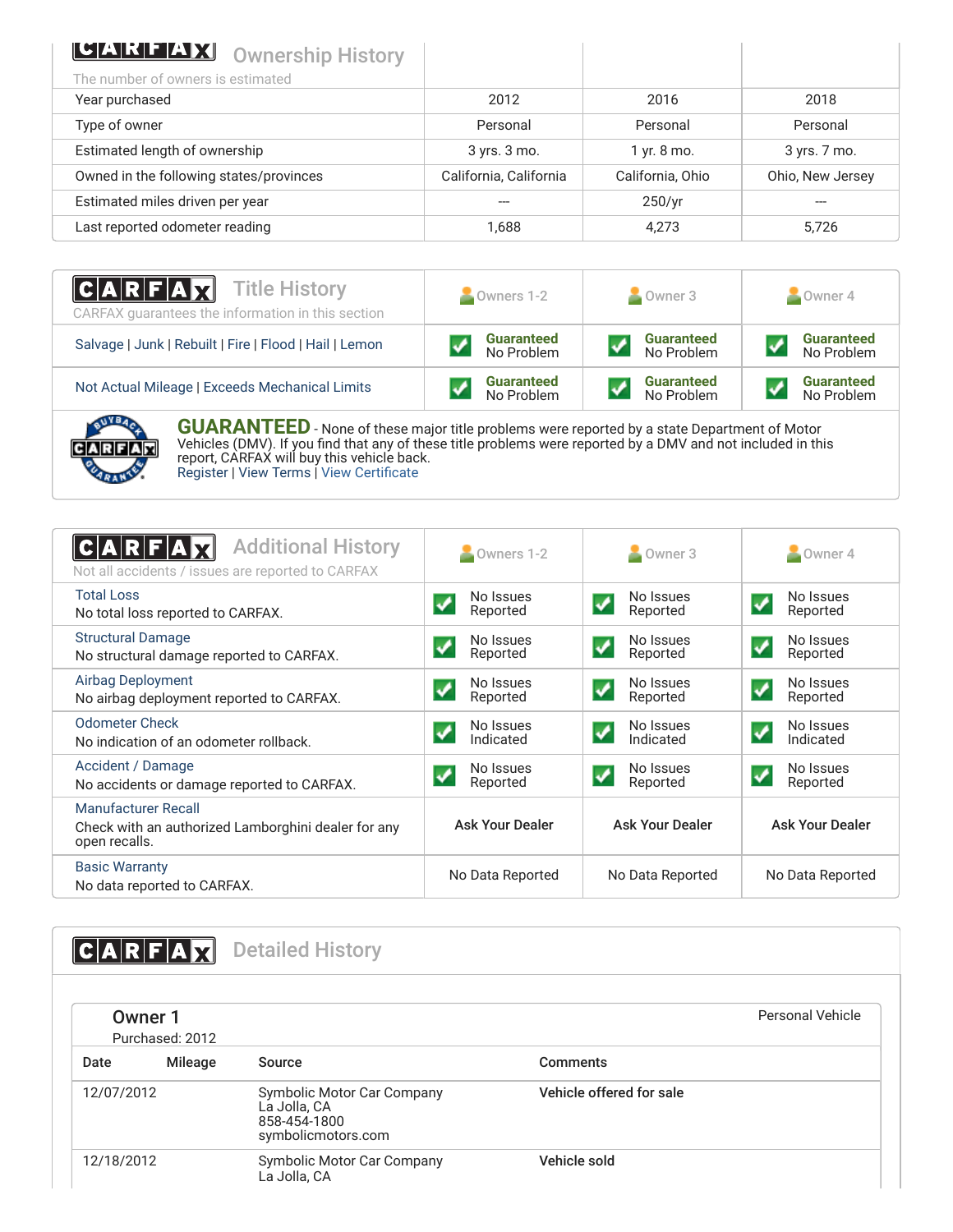|            |     | 858-454-1800<br>symbolicmotors.com                                               |                                                                                                      |
|------------|-----|----------------------------------------------------------------------------------|------------------------------------------------------------------------------------------------------|
| 12/18/2012 | 5   | California<br>Motor Vehicle Dept.<br>Coronado, CA                                | Odometer reading reported<br>- Titled or registered as personal vehicle                              |
| 12/19/2012 | 36  | Symbolic Motor Car Company<br>La Jolla, CA<br>858-454-1800<br>symbolicmotors.com | ⊾ C Vehicle serviced<br>- Pre-delivery inspection completed<br>- Tire condition and pressure checked |
| 12/28/2012 |     | California<br>Motor Vehicle Dept.<br>Coronado, CA                                | Title issued or updated<br>- First owner reported                                                    |
| 03/29/2013 | 643 | Symbolic Motor Car Company<br>La Jolla, CA<br>858-454-1800<br>symbolicmotors.com | Vehicle serviced                                                                                     |
| 05/24/2013 | 780 | Dealer Inventory                                                                 | Vehicle offered for sale                                                                             |
| 05/28/2013 |     | Symbolic Motor Car Company<br>La Jolla, CA<br>858-454-1800<br>symbolicmotors.com | Vehicle offered for sale                                                                             |

| <b>Owner 2</b> |  |
|----------------|--|
|----------------|--|

|            | Purchased: 2013 |                                                                                                                                                       |                                                 |  |
|------------|-----------------|-------------------------------------------------------------------------------------------------------------------------------------------------------|-------------------------------------------------|--|
| Date       | Mileage         | Source                                                                                                                                                | <b>Comments</b>                                 |  |
| 06/25/2013 |                 | California<br>Motor Vehicle Dept.<br>Petaluma, CA                                                                                                     | Title issued or updated<br>- New owner reported |  |
| 03/20/2014 | 1,688           | Newport Beach Automotive Group<br>Irvine. CA<br>https://newportbeachautomotivegro<br>up.com/<br>5.0 / 5.0 8 Verified Reviews<br>27 Customer Favorites | Vehicle serviced                                |  |

Personal Vehicle

| Owner 3<br>Purchased:<br>2016 | CAR<br>FOX     | Low mileage! This owner drove less than<br>the industry average of 15,000 miles per<br>year.                                            |                                                 | Personal Vehicle<br>250 mi/yr |
|-------------------------------|----------------|-----------------------------------------------------------------------------------------------------------------------------------------|-------------------------------------------------|-------------------------------|
| Date                          | <b>Mileage</b> | Source                                                                                                                                  | <b>Comments</b>                                 |                               |
| 04/15/2016                    | 3,328          | California<br>Motor Vehicle Dept.<br>Rancho Santa Fe, CA                                                                                | Odometer reading reported                       |                               |
| 08/11/2016                    |                | California<br>Motor Vehicle Dept.<br>Rancho Santa Fe, CA                                                                                | Title issued or updated<br>- New owner reported |                               |
| 01/05/2018                    | 3,760          | Dealer Inventory                                                                                                                        | Vehicle offered for sale                        |                               |
| 04/03/2018                    | 4,273          | Toy Barn - Dublin<br>Dublin, OH<br>614-799-5000<br>toybarncars.com<br>4.5 / 5.0<br>91 Verified Reviews<br><b>103 Customer Favorites</b> | Vehicle offered for sale                        |                               |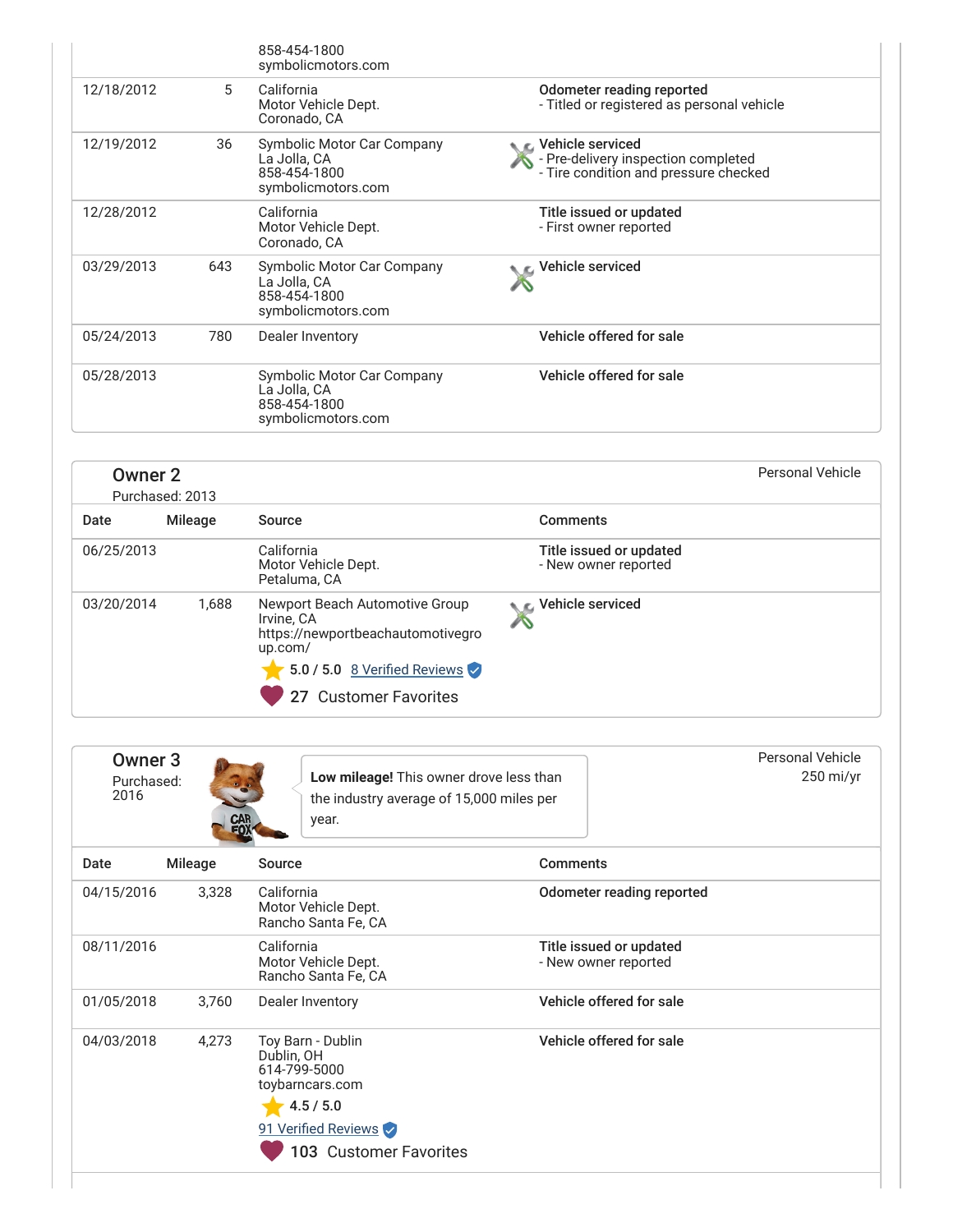| 04/05/2018 | Ohio<br>Motor Vehicle Dept.                                                                                                      | Vehicle purchase reported                                                                            |
|------------|----------------------------------------------------------------------------------------------------------------------------------|------------------------------------------------------------------------------------------------------|
| 04/06/2018 | Ohio<br>Motor Vehicle Dept.<br>Dublin, OH<br>Title #2101502820                                                                   | Title issued or updated<br>- Dealer took title of this vehicle while it was in<br>inventory          |
| 05/02/2018 | Toy Barn - Dublin<br>Dublin, OH<br>614-799-5000<br>toybarncars.com<br>4.5 / 5.0<br>91 Verified Reviews<br>103 Customer Favorites | $\bullet$ $\epsilon$ . Vehicle serviced<br>- Safety inspection performed<br>- Oil and filter changed |
| 06/04/2018 | Toy Barn - Dublin<br>Dublin, OH<br>614-799-5000<br>toybarncars.com<br>4.5 / 5.0<br>91 Verified Reviews<br>103 Customer Favorites | $\bullet$ $\epsilon$ Vehicle serviced<br>- Water pump replaced                                       |
| 06/22/2018 | Toy Barn - Dublin<br>Dublin, OH<br>614-799-5000<br>toybarncars.com<br>4.5 / 5.0<br>91 Verified Reviews<br>103 Customer Favorites | Vehicle sold                                                                                         |

| Owner <sub>4</sub>                                                                                                                                | Purchased: 2018 |                                                                           | <b>Personal Vehicle</b>                                                                                                                                              |
|---------------------------------------------------------------------------------------------------------------------------------------------------|-----------------|---------------------------------------------------------------------------|----------------------------------------------------------------------------------------------------------------------------------------------------------------------|
| Date                                                                                                                                              | <b>Mileage</b>  | Source                                                                    | <b>Comments</b>                                                                                                                                                      |
| 06/22/2018                                                                                                                                        |                 | Ohio<br>Motor Vehicle Dept.                                               | Vehicle purchase reported                                                                                                                                            |
| 07/06/2018                                                                                                                                        |                 | Ohio<br>Motor Vehicle Dept.<br>Whippany, NJ<br>Title #2101531936          | Title issued or updated<br>- New owner reported<br>- Loan or lien reported                                                                                           |
| 10/30/2018                                                                                                                                        | 5,656           | New Jersey<br>Motor Vehicle Dept.<br>Whippany, NJ<br>Title #RD20183030425 | Title issued or updated<br>- Registration issued or renewed<br>- Loan or lien reported<br>- Vehicle color noted as Black<br>Avoid financial headaches. Make sure the |
|                                                                                                                                                   |                 |                                                                           | loan has been paid off if you're buying<br>from a private seller. Learn More                                                                                         |
| 11/24/2018                                                                                                                                        | 5,726           | Inspection Co.<br>New Jersey                                              | Inspection performed                                                                                                                                                 |
| Hmm, we haven't received any information on this car since November 2018. Before you<br>buy, ask the seller for recent service or repair records. |                 |                                                                           |                                                                                                                                                                      |
|                                                                                                                                                   |                 |                                                                           |                                                                                                                                                                      |